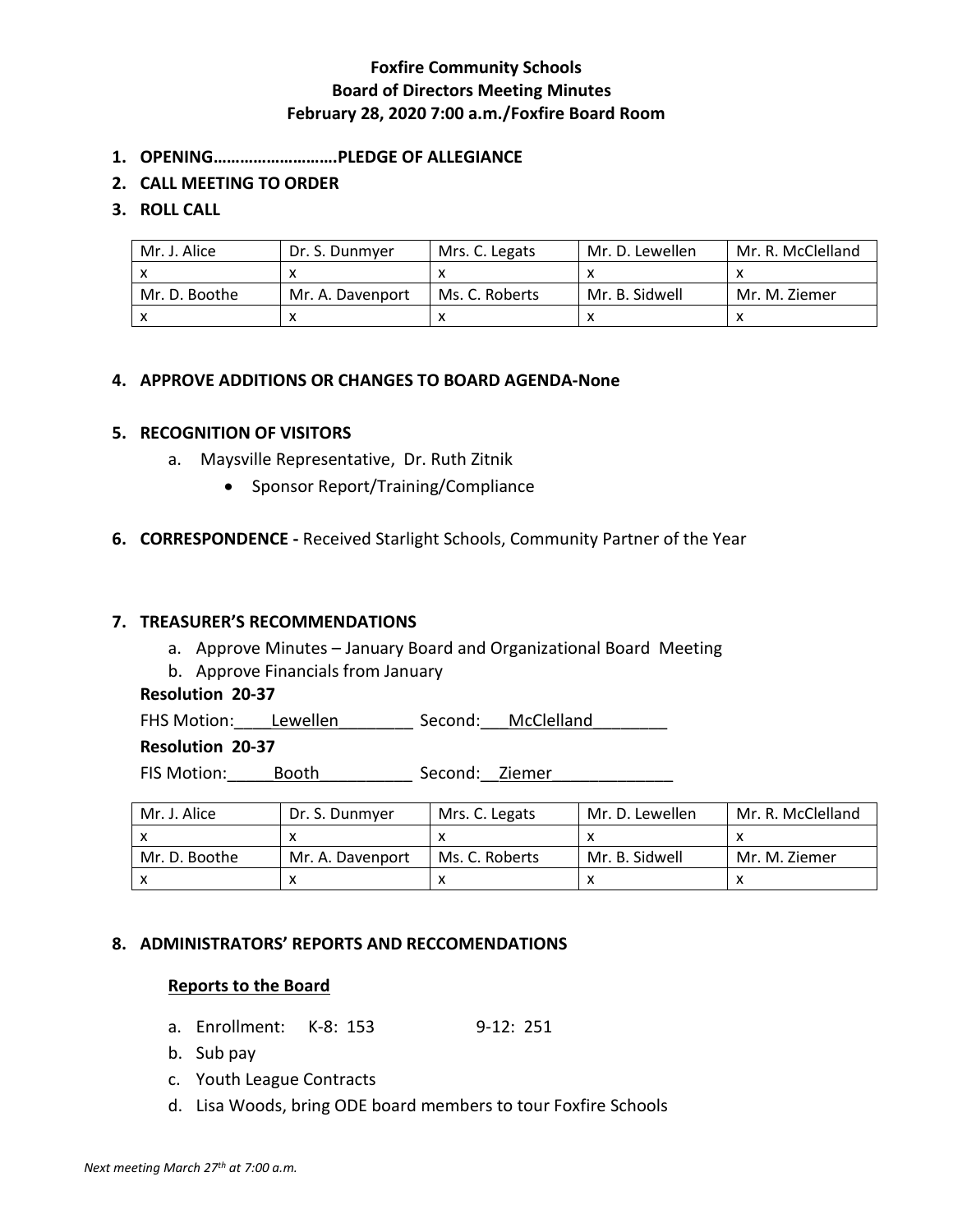## **Foxfire Community Schools Board of Directors Meeting Minutes February 28, 2020 7:00 a.m./Foxfire Board Room**

#### **Recommendations for Consideration-None**

#### **Resolution**

| FIS Motion:       | Second: |
|-------------------|---------|
| <b>Resolution</b> |         |

FIS Motion:\_\_\_\_\_\_\_\_\_\_\_\_\_\_\_\_\_\_\_ Second:\_\_\_\_\_\_\_\_\_\_\_\_\_\_\_\_\_\_\_\_\_\_

| Mr. J. Alice  | Dr. S. Dunmyer   | Mrs. C. Legats | Mr. D. Lewellen | Mr. R. McClelland |
|---------------|------------------|----------------|-----------------|-------------------|
|               |                  |                |                 |                   |
| Mr. D. Boothe | Mr. A. Davenport | Ms. C. Roberts | Mr. B. Sidwell  | Mr. M. Ziemer     |
|               |                  |                |                 |                   |

#### **9. EXECUTIVE SESSION** (If needed)

WHEREAS boards of education and other governmental bodies are required by statute "to take official action and to conduct all deliberations upon official business only in open meetings, unless the subject matter is specifically excepted by law"; WHEREAS "the minutes need only reflect the general subject matter of discussion in executive sessions"; and WHEREAS the members of a public body may hold an executive session only at a regular or special meeting for the sole purpose of consideration of any of the matters set forth below.

NOW THEREFORE BE IT RESOLVED under the provision of ORC 121.22, the board hereby enters executive session for the reason(s) herein stated:

\_\_\_\_ Personnel matters

\_\_\_\_ Appointment of employee(s) (reemployment)

\_\_\_\_ Promotion or compensation

\_\_\_ Dismissal, discipline, or demotion of employee(s) or student(s)

Investigation of charges or complaints of employee(s) or student(s)

**\_\_\_\_** Purchase or sale of property

\_\_\_\_\_\_ Conference with an attorney

\_\_\_\_\_ Preparing for, conducting, or reviewing negotiations or bargaining

Matters required by federal law or state statutes to be confidential

Specialized details of security arrangements

Time Entered: \_\_\_\_\_\_\_\_\_\_\_\_\_

Time Exited: \_\_\_\_\_\_\_\_\_\_\_\_\_

**Resolution**

FIS Motion:\_\_\_\_\_\_\_\_\_\_\_\_\_\_\_\_\_\_\_ Second:\_\_\_\_\_\_\_\_\_\_\_\_\_\_\_\_\_\_\_\_\_\_

#### **Resolution**

FIS Motion:\_\_\_\_\_\_\_\_\_\_\_\_\_\_\_\_\_\_\_ Second:\_\_\_\_\_\_\_\_\_\_\_\_\_\_\_\_\_\_\_\_\_\_

| Mr. J. Alice  | Dr. S. Dunmyer   | Mrs. C. Legats | Mr. D. Lewellen | Mr. R. McClelland |
|---------------|------------------|----------------|-----------------|-------------------|
|               |                  |                |                 |                   |
| Mr. D. Boothe | Mr. A. Davenport | Ms. C. Roberts | Mr. B. Sidwell  | Mr. M. Ziemer     |
|               |                  |                |                 |                   |